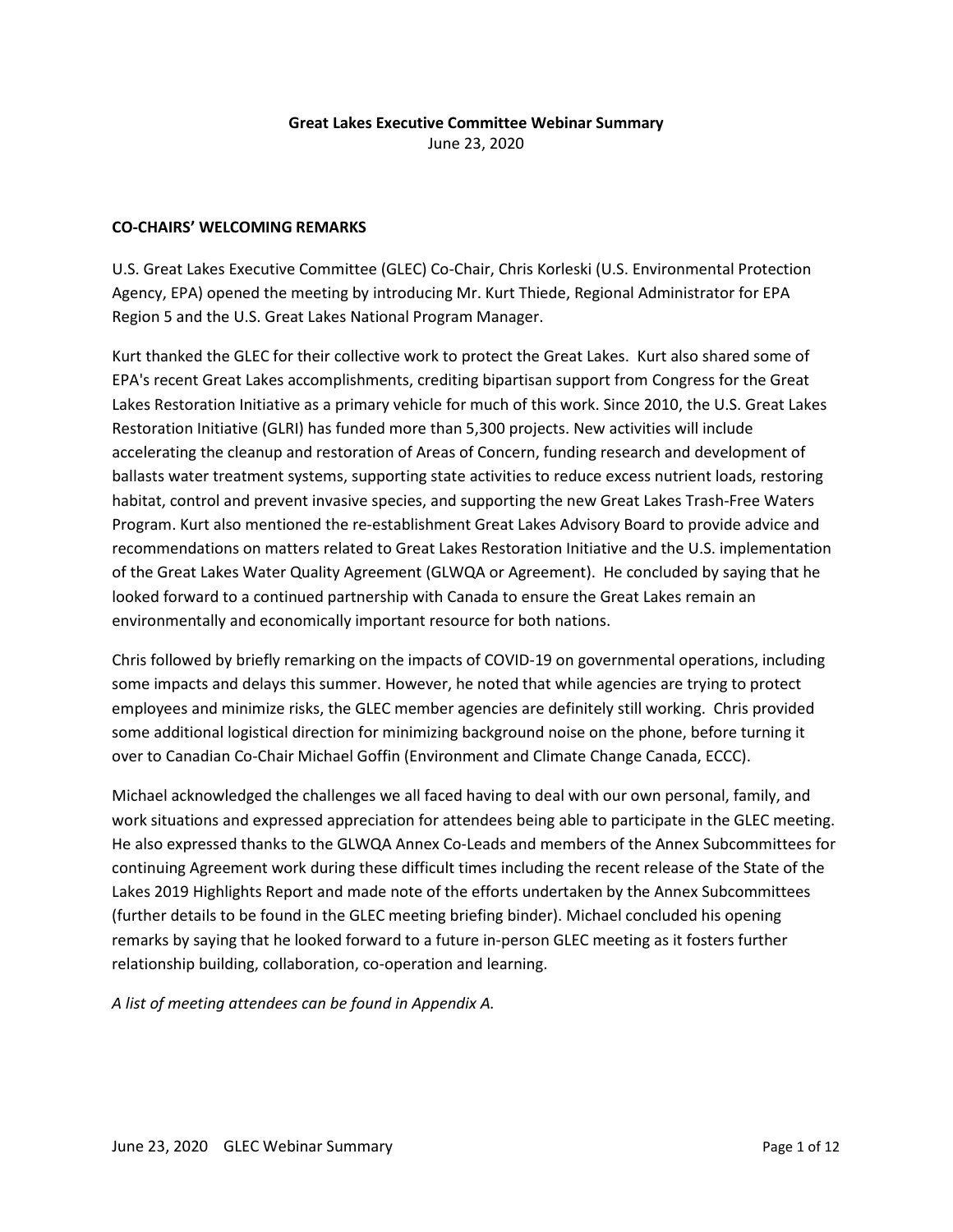#### **BUSINESS ITEMS**

Chris Korleski provided an update on the following December 2019 action items:

- The Secretariat shared the current GLEC member and observer membership list and members participating on the Annex Subcommittees and requested GLEC review and consideration of additional participation. After receiving updates, the Secretariat subsequently updated these lists.
- GLEC input regarding any conflicts for the proposed June 2020 GLEC meeting dates was requested and following GLEC feedback the date for this June 23, 2020 GLEC meeting was established.
- The GLEC was requested to provide comments on the draft 2020-2022 Binational Priorities for Science and Action to the Secretariat by January, which was completed.
- Chris indicated that with respect to the last action item for the Parties to finalize the draft 2020- 2022 Binational Priorities for Science and Action by March  $31<sup>st</sup>$ , 2020 – was not completed. Chris explained that it has taken additional time due to his desire to ensure the clarity, the conciseness, and the understandability of those goals, as well as the time needed for senior-level review at EPA.

Chris also mentioned that briefing material includes the 2019 December meeting summary, as well as the briefing documents which describe the Annex specific activities which have been completed over the last six months and activities for the next six months. He provided a general overview of the agenda, which consists of presentations of some Great Lakes key issues for discussion.

*The following is a concise summary of the presentations made at the meeting.* 

# **THIRTY-FIVE YEARS OF RESTORING GREAT LAKES AREAS OF CONCERN: GRADUAL PROGRESS, HOPE FOR THE FUTURE**

Chris Korleski introduced Mr. John Hartig, a Great Lakes Science-Policy Advisor for the International Association for Great Lakes Research and Visiting Scholar for the Great Lakes Institute for Environmental Research at University of Windsor. John described how rapid natural resource use and industrialization led to the pollution of the Great Lakes and how the Remedial Action Plans for Areas of Concern focused cleanups at the most polluted areas of the Great Lakes. Since their inception, seven AOCs have been delisted, two designated as Areas of Concern in Recovery, and there are 10 where all identified remedial actions and monitoring have been implemented. Over the course of the program (1985 to 2019), about \$USD 22.78 billion have been spent by the U.S. and Canada. He provided several case studies (including at Buffalo River, Toronto & Region, Detroit River) which quantified economic improvements as a result of remediation activities. As part of his conclusions, he noted that AOC restoration should be viewed as spending to help revitalize communities which has over a 3-1 return on investment.

## **HIGH WATER IMPACTS AND EFFORTS TO IMPROVE COASTAL RESILIENCY WITHIN THE U.S.**

Chris Korleski introduced David Bucaro from the Army Corps of Engineers – Chicago District. David presented on U.S. efforts taken to address high water impacts in the Great Lakes. He began by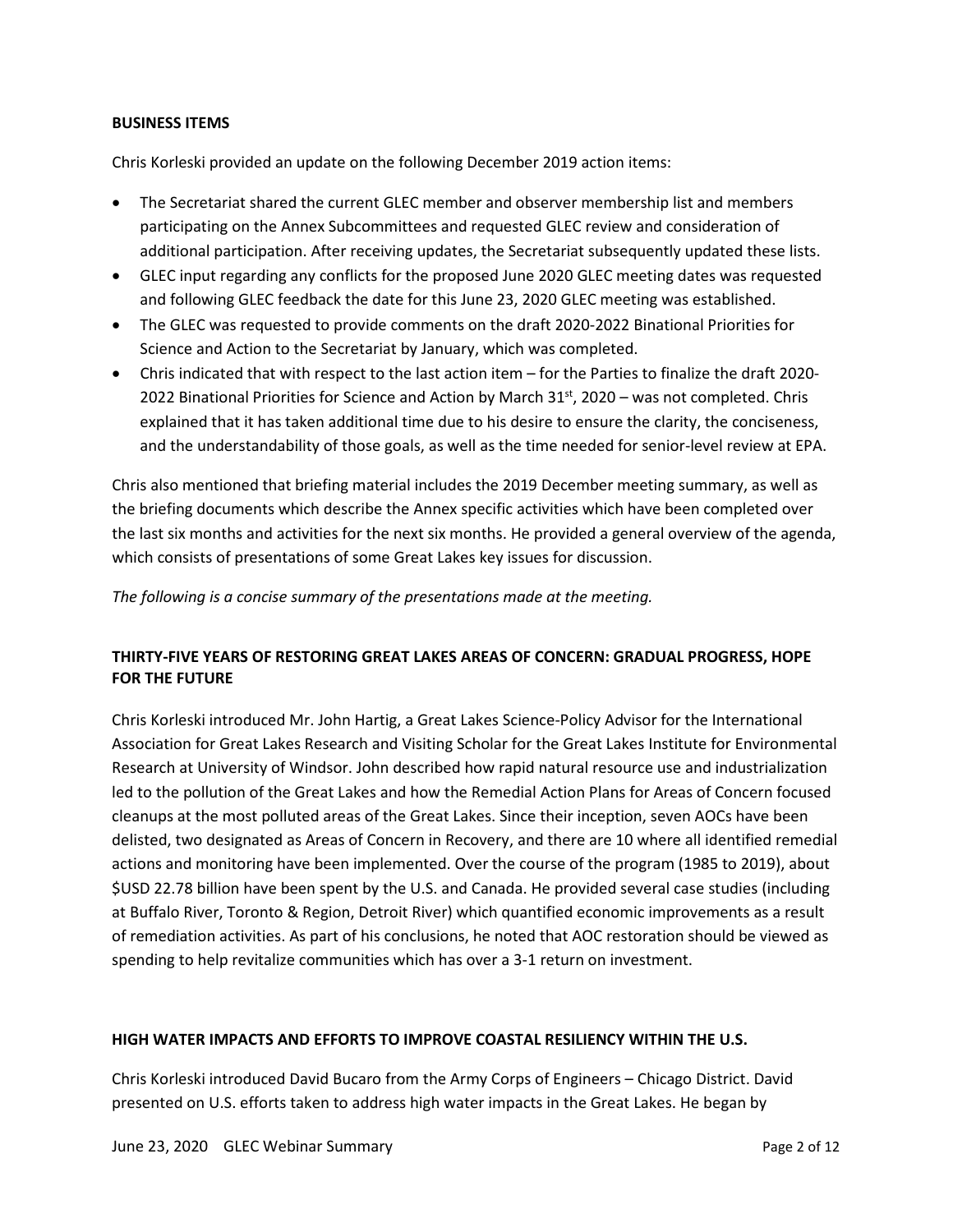describing current and forecasted Great Lakes water levels. After a decade of low water levels and record lows, the Great Lakes have rapidly undergone a record rise and record highs. He noted that regulation of outflows (St. Marys and St. Lawrence) cannot prevent extreme high or low water levels from occuring, nor can it fully control water levels. He then provided examples of U.S. Army Corps of Engineers (USACE) restoration projects that incorporated resilient design, including Clinton River (Michigan) and Braddock Bay (New York). The USACE is exploring a more comprehensive study to address shoreline protection and resiliency in areas affected by flooding due to high lake water levels, The study would create management plans to be carried out by responsible federal agencies and would identify projects for construction authorization.

## **PFAS AND OTHER EMERGING CONTAMINANTS IN HISTORIC LANDFILLS ACROSS ONTARIO**

Michael Goffin introduced Jim Roy from Environment and Climate Change Canada. Jim provided an overview of a study of Per- and polyfluoroalkyl substances (PFAS) and other emerging contaminants in historic landfills across Ontario. He noted that there are over 4,000 historic or aging landfills and they may lack liners or leachate collection systems. In his study, leachate from twenty landfills was analyzed. PFAS was found in landfills dating back to 1960s, but results were quite variable. Some newer landfills and landfills near firefighter training sites had high concentrations of PFAS. Transport of leachate chemicals to surface water was also variable, occurring in some locations at potentially environmentally relevant concentrations. The study also investigated organophosphate esters (OPE), bisphenols A and S, sulfamic acid, cotinine (nicotine derivative), and artificial sweeteners.

## **VESSEL INCIDENT AND DISCHARGE ACT (VIDA) RESEARCH AND DEVELOPMENT PLAN FOR LAKERS**

On behalf of Michael Goffin, Carla Torchia from the GLEC Secretariat, opened the afternoon session and introduced Carolyn Junemann from the Maritime Administration and Holly Galavotti from EPA. The presenters provide an overview of U.S. efforts on ballast water treatment technology, including a new Great Lakes Ballast Water Research & Development Plan. The research and development plan will begin with stakeholder consultations (virtual) over the summer. Future work will likely include: identification of methods and assessment of costs for Great Lakes ballast water management; development of a Great Lakes-relevant performance testing protocol; acceleration of emerging ballast water treatment technology development; monitoring methods; and assessment of the risk of aquatic nuisance species transfer from ballast water discharge. The presenters also provided a summary of ballast water regulations. EPA's proposed rule for discharge standards is pending interagency review and approval; it is expected to be finalized by the December 2020 deadline. The USCG rule on implementation and enforcement of standards is due within 2 years of EPA's discharge standards.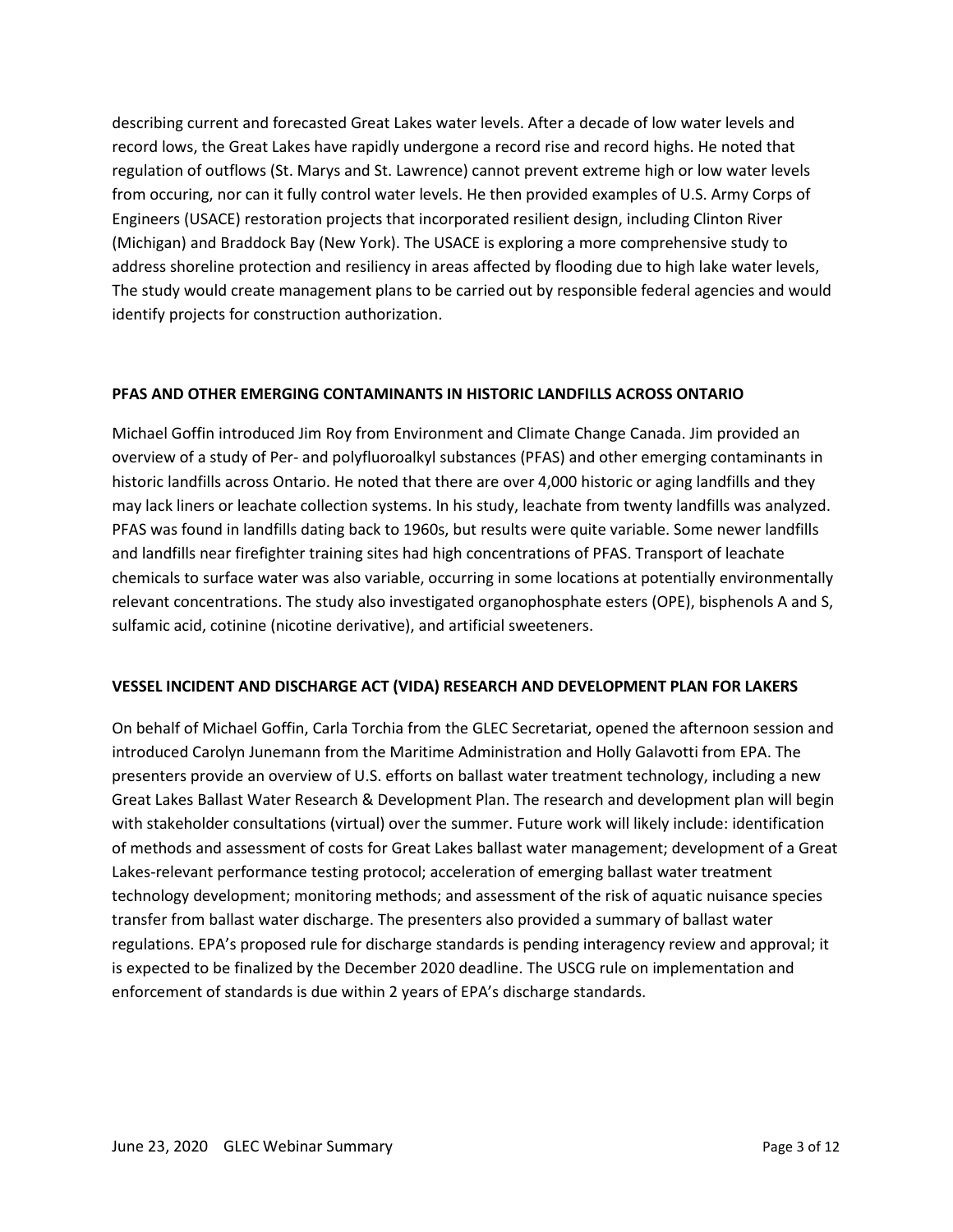## **AQUATIC INVASIVE SPECIES - ASIAN CARP UPDATE**

Chris Korleski introduced Mike Weimer from the U.S. Fish and Wildlife Service, John Navarro from Ohio Department of Natural Resources, and Sarah Eddy from Fisheries and Oceans Canada.

Mike Weimer provided an overview of the Asian Carp Response Coordinating Committee's (ACRCC) 2020 Action Plan. The ACRCC's mission is to prevent the introduction and establishment of Asian carp in the Great Lakes. It's a binational partnership of twenty-eight U.S. and Canadian Federal, Tribal, State, and Provincial agencies/organizations that was created in 2010 due to the increasing threat to the Great Lakes from the upstream advance of Asian carp from Mississippi River basin. Annual investment in 2020 from participating agencies is \$24.8M, and an additional \$21M of enhanced work is funded by the Great Lakes Restoration Initiative. Work under the plan includes targeted monitoring in the Illinois water ways and the Great Lakes, strategic population reduction through intensive harvest, use of established prevention efforts (e.g. Electric Dispersal Barrier), closing of episodic waterway connections identified USACE's GLMRIS study, and the development of new deterrent technologies.

John Navarro provided an overview of Grass Carp control work in Lake Erie. The work is guided by the Great Lakes Fishery Commission's Lake Erie Committee's (LEC) 5-year Adaptive Response Strategy, 2019- 2023. Major focuses of the plan is the removal of 390 grass carp annually, feasibility studies of a seasonal barrier, investigations to determine the catchability of grass carp, and additional research to understand spawning periods. Total annual funding is \$800K in agency base funds, \$1M from the Great Lakes Fishery Commission, and \$1.93M of enhancements from GLRI. Priority for removal efforts continues to be the Sandusky River, with the Maumee River as a secondary priority.

Sarah Eddy provided an overview of Fishery and Ocean Canada's (DFO) Asian Carp Program, with a focus on the 2020 Early Detection Surveillance activities. DFO will be prioritizing efforts in the highest risk sites: Lake Erie and the Huron-Erie Corridor. DFO is coordinating early detection surveillance efforts with Ministry of Natural Resources and Forestry. In addition, the Incident Command Response System has been refined and is ready for implementation, led by DFO with MNRF participation as necessary.

## **DISCUSSION RELATED TO ANNEX INFORMATION NOTES**

An opportunity was provided during the meeting for attendees to provide comments or ask questions about any of the Annex related work and the information notes included in the briefing material.

Comments and questions raised by several attendees focused on Asian carp, including grass carp reproduction and the status of grass carp populations and potential commercial uses for harvested Asian Carp; benefits of ongoing collaborations between fishery managers and the water quality managers; and ballast water technology and regulations.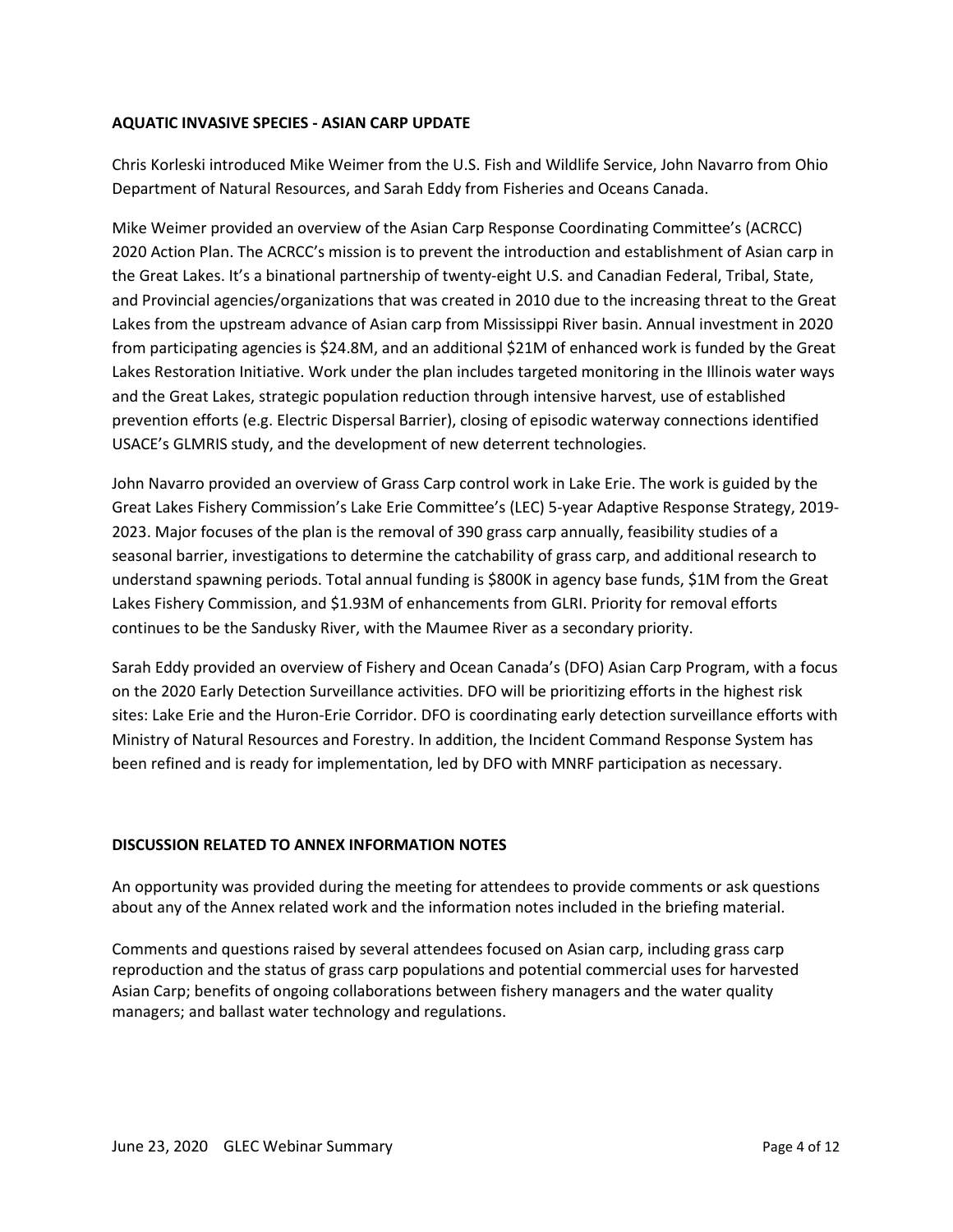#### **GLEC MEMBER UPDATES AND OBSERVER COMMENTS**

Andrew McAllister, Canadian Nuclear Safety Commission (CNSC), noted that Ontario Power Generation's proposed deep geological repository in the Bruce area along Lake Huron was discontinued following the Saugeen Ojibway Nation referendum and voting no to that project. Andrew noted that the Nuclear Waste Management Organization site selection process for a deep geological repository to store used nuclear fuel is underway with two proposed areas –Ignace located approximately 250 kilometers from Lake Superior and the South Bruce area in the vicinity of Lake Huron. The work, which is in the prelicense application stage (no application to the CNSC yet) includes hole drilling, geophysical studies, environmental monitoring, and Indigenous engagement. Finally, Andrew noted that the Darlington Nuclear Power Plant, located about 60 kilometers east of Toronto and Lake Ontario have refurbished the Unit 2 reactor and it is back online, and three more reactor units are to be refurbished.

John Jackson, Toxic-Free Great Lakes Binational Network, commented that work under the Chemicals of Mutual Concern Annex is significantly delayed. Monthly meetings continue but five of the eight CMC Strategies have not been completed and have not been approved. The designation of chemicals of mutual concern is also significantly delayed. In March 2017, four substances were nominated but no decisions have been made. He expressed concerns about barriers to making progress in this Annex. Chris Korleski responded that he thought his factual assessment was accurate and expressed his difficulty in moving these actions along more quickly.

Dr. Javier Laureano, EPA Region 2, noted that EPA continues to make great progress towards releasing the Rochester Embayment AOC. In 2019, all management actions required to remove beneficial use impairments (BUIs) were completed. Nine out of fourteen BUIs have been already removed. Three BUIs are scheduled to be removed by September 2020, and the final two next year in 2021. EPA and ECCC are assessing whether to revise the 2012 GLWQA phosphorous concentration and the phosphorous loading targets in order to achieve lake ecosystem objectives for Lake Ontario. Javier noted that for the Cooperative Science and Monitoring Initiative, 2020 is Lake Ontario's reporting year and later this year SeaGrant will be publishing a report on the U.S. funded activities. He also pointed out that the State of Lake Ontario Conference is now planned for March 2021, originally scheduled for October 2020. Finally, Javier noted that EPA also developed a draft report to Congress for the Vessel Incidental Discharge Act (VIDA) which identifies the current state of invasive species control and prevention programs for these two basins and plans for using future VIDA appropriations to address gaps in these programs.

Jane Corwin, the U.S. Chair of the International Joint Commission (IJC), acknowledged the other IJC Commissioners who are on the call today including Pierre Beland, the Canadian IJC Co-Chair, as well as Rob Sisson and Lance Yohe from Montana and North Dakota, respectively. Jane noted that the IJC has had a very busy first year since the six Commissioners were appointed in May of 2019. Jane also noted that Lake levels are at their historic highs – the four upper Great Lakes are near or above record high levels while Lake Ontario water level is below flood level but above the long-term average. She commented that extreme water levels are determined by nature and that all levels of government must work to make shoreline communities more resilient. Jane noted that the Commission is close to finalizing the content of its second (triennial) assessment of progress report and it will be released later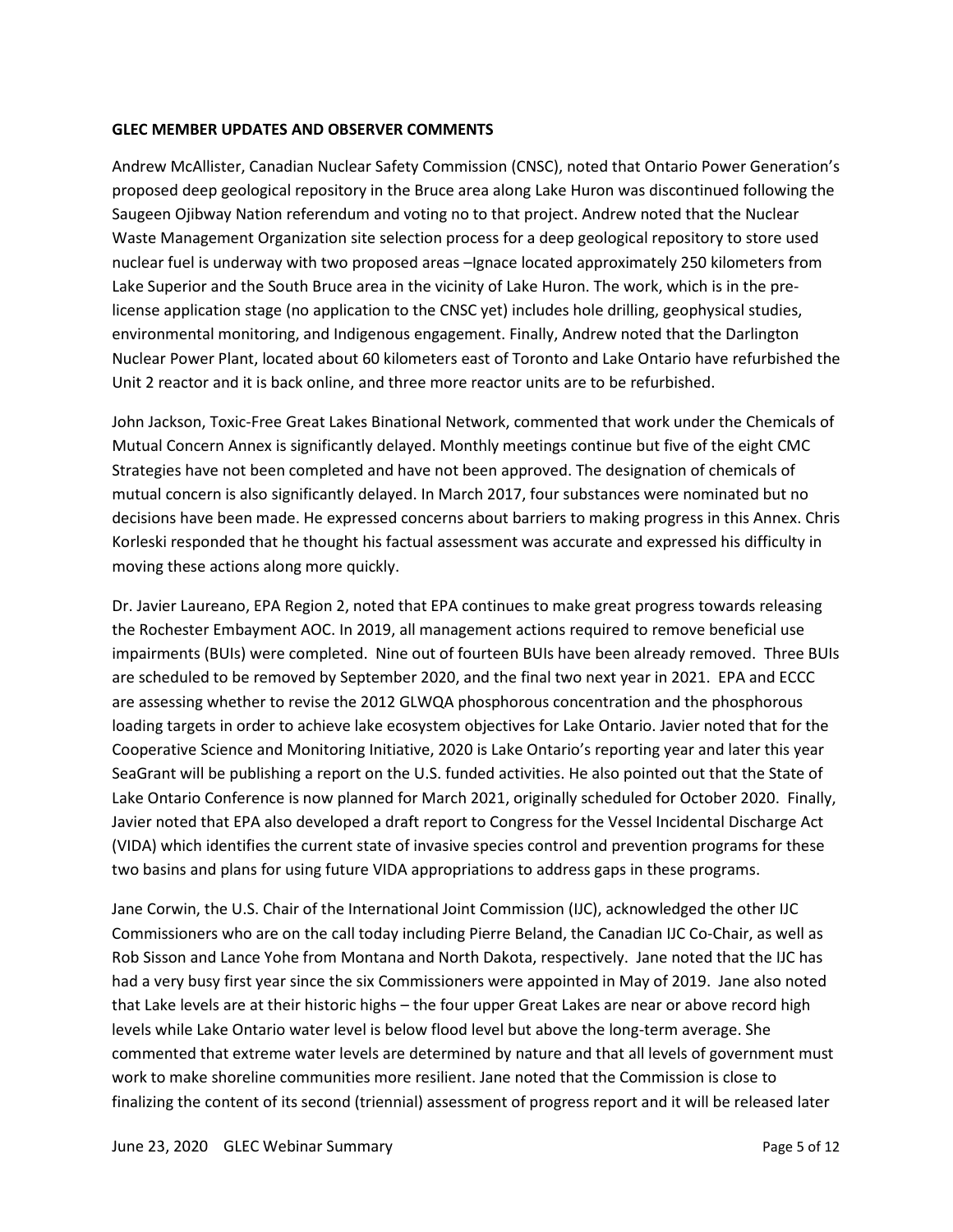this summer, which will summarize public and other stakeholders comments and the IJC's comments and recommendations on climate change impacts, and government accountability, transparency and public engagement. Jane made note of the 50<sup>th</sup> anniversary of the GLWQA is in 2022. She also noted that the Agreement includes a provision that the Parties are tasked with a review of the operation and effectiveness of the agreement. She concluded by complimenting Chris and Michael for holding this virtual GLEC meeting to help keep things moving forward. Chris thanked Jane and thanked the other commissioners for attending.

Joy Mulinex, Ohio Lake Erie Commission, noted that despite the COVID pandemic's impact on State budgets, Governor DeWine is proceeding to implement almost all of Ohio's first-year of H2Ohio funding for three focus areas in the Maumee watershed. Joy pointed out that nearly 2,000 farmers have signed up for undertaking agricultural practices on their farms, wetlands restoration, and some assistance for home sewage treatment systems in the region that will go through the county health departments. Joy also noted that Ohio will also be banning all open lake disposal of dredge spoils, which will take effect in July. Finally, Joy made note and thanked the general assemblies' appropriation of \$20 million for local projects, which will reuse and recycle all of the dredge spoils.

Sandy Bihn, Lake Erie Waterkeeper, requested that future GLEC meetings include a report out for all 10 GLWQA Annexes with follow-up question and answer period. She also requested that all the Annexes and GLEC itself assess changes in water quality and public drinking water sources in the Great Lakes and to update the Great Lakes' water quality drinking water indicator to include scientifically based source water assessment and changes in each reporting period.

Lisa Janeiro, Great Lakes-St. Lawrence Legislative Caucus (GLLC), highlighted that the GLLC is a binational, non-partisan organization of legislators serving in the Great Lakes region, founded in 2003. She mentioned that many of the topics on today's agenda --- the clean-up of AOCs and the economic benefits that results from those investments, high lake levels and the impact they are having on coastal communities, nutrients and other chemicals of emerging concerns that affect drinking water resources and aquatic nuisance species introduced in or spreading throughout the Great Lakes in (ballast) water -- all require a significant investment on the part of the federal government, municipalities, and state and provincial government. Lisa pointed out that the economic impact of the COVID pandemic will have an impact on the ability to devote the necessary resources to some of the issues that are most important to the Great Lakes community. She noted that there will be a need to manage expectations and coordinate regionally to identify the most critical investment with the biggest return for protecting the public and environment; and a need to work together as a community to increase investments following the pandemic. She concluded by noting that investments specifically from the states and the provinces will be critical to the collective success and that she is encouraged the GLEC engages with GLLC members, as it is important that state and provincial legislators are part of the discussion.

Michael Goffin, ECCC, The Prime Minister has directed the Minister of the Environment and Climate Change Jonathan Wilkinson to, with the support of the Minister of Agriculture and Agri-Food, create a new Canada Water Agency to work together with the provinces, territories, Indigenous communities, local authorities, scientists and others to find the best ways to keep water safe, clean and well-managed.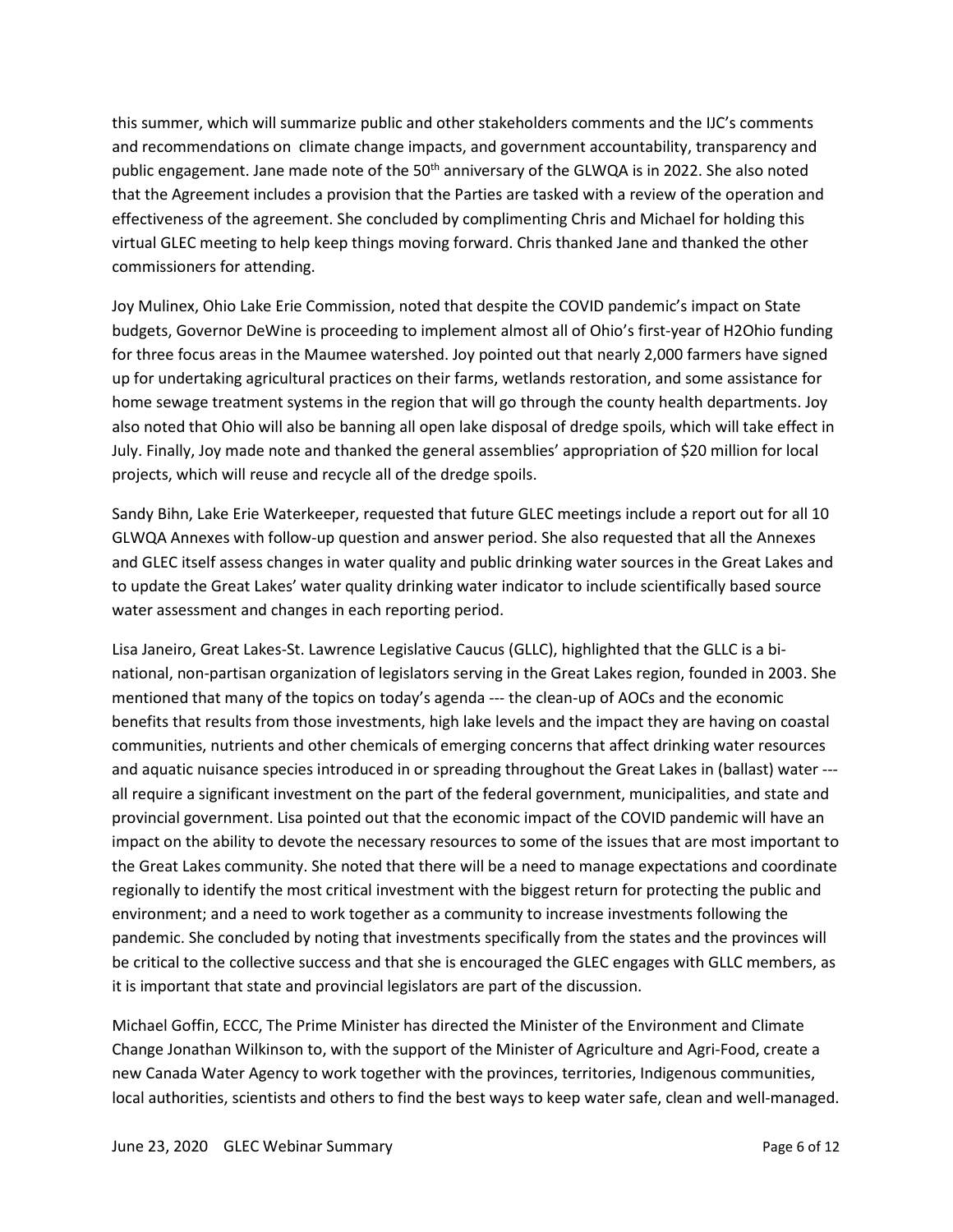Michael noted that comprehensive analysis is underway and that the effort will look at water quality and quantity with respect to surface water, ground water, and frozen water. Michael noted that ECCC hopes to have a discussion document by the late fall and to use that as the basis of in-depth engagement. Michael encouraged GLEC to keep informed about the Canada Water Agency and noted that there is online [opportunity](https://www.placespeak.com/en/topic/6321-protecting-canadas-fresh-water/#/overview) for people to provide their thoughts on what the freshwater management priorities are in Canada and responsibilities for such an Agency.

## **CONCLUDING REMARKS AND NEXT MEETING**

Chris Korleski noted the changing nature of the challenges the GLEC deals with, including chemical contamination and water levels, and the added challenge of the pandemic. There continues to be a tremendous amount of work to be done and success is only possible if agencies continue to partner with each other. He expressed a hope that the next meeting could be in-person, but also recognized that the future was uncertain.

Michael Goffin mentioned that two sets of dates are being considered for the December GLEC meeting – December 9<sup>th</sup> and 10<sup>th</sup>, or December 15<sup>th</sup> and 16<sup>th</sup>. He asked GLEC members to identify any potential conflicts with these dates. Michael concluded by thanking everyone for their participation.

## **ACTION ITEMS**

• GLEC members and observers to identify any conflicts with the two sets of proposed meeting dates for the December 2020 GLEC meeting (December 9-10 and December 15-16) by emailing [ec.aqegl-glwqa.ec@canada.ca](mailto:ec.aqegl-glwqa.ec@canada.ca) and [glwqa@epa.gov.](mailto:glwqa@epa.gov)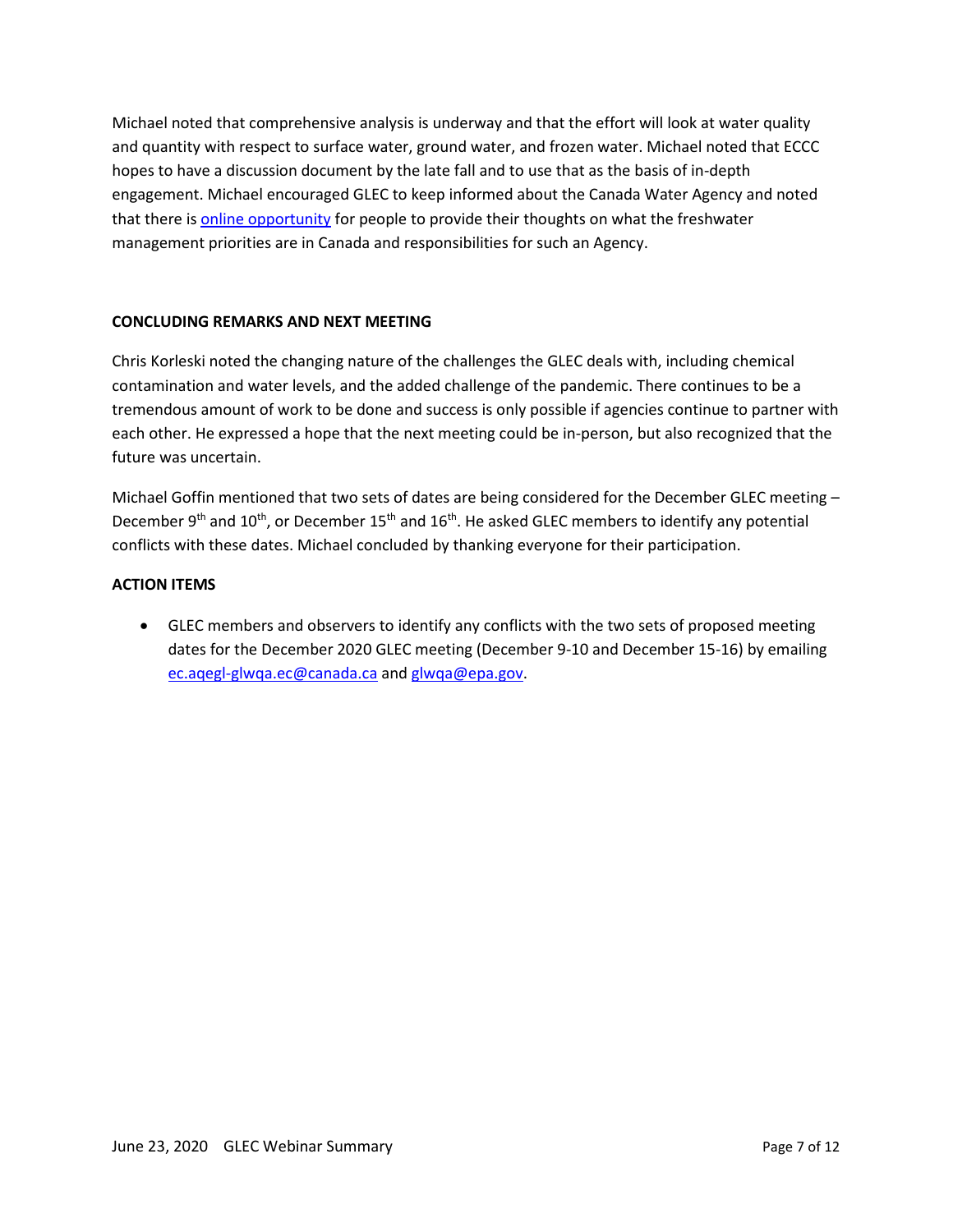## **APPENDIX A**

## **GLEC MEETING PARTICIPANTS DECEMBER 4-5, 2019**

# *[derived from email of webinar attendees]*

# **Canadian Participants**

|    | 1. Paul Allen                 | <b>International Joint Commission</b>                       |
|----|-------------------------------|-------------------------------------------------------------|
| 2. | Janette Anderson              | <b>Environment and Climate Change Canada</b>                |
|    | 3. Antonette Arvai            | International Joint Commission                              |
|    | 4. Sean Backus                | <b>Environment and Climate Change Canada</b>                |
|    | 5. Sarah Bailey               | <b>Fisheries and Oceans Canada</b>                          |
| 6. | David Burden                  | <b>International Joint Commission</b>                       |
|    | 7. Jennifer Boehme            | <b>International Joint Commission</b>                       |
|    | 8. Mark Burrows               | International Joint Commission                              |
|    | 9. Shampa Chakraborty         | <b>Environment and Climate Change Canada</b>                |
|    | 10. Adam Chamberlain          | Georgian Bay Forever                                        |
|    | 11. Stacey Cherwaty           | Environment and Climate Change Canada                       |
|    | 12. Matthew Child             | International Joint Commission                              |
|    | 13. Russ Consor               | International Joint Commission                              |
|    | 14. Erika Klyszejko           | <b>International Joint Commission</b>                       |
|    | 15. Danielle Chesky           | International Joint Commission                              |
|    | 16. Gavin Christie            | <b>Fisheries and Oceans Canada</b>                          |
|    | 17. Steve Clement             | <b>Environment and Climate Change Canada</b>                |
|    | 18. Jewel Cunningham          | Parks Canada                                                |
|    | 19. Sabrina Dadrian-Kassabian | <b>Global Affairs Canada</b>                                |
|    | 20. Melissa DeYoung           | <b>Pollution Probe</b>                                      |
|    | 21. Frances Delaney           | Environment and Climate Change Canada                       |
|    | 22. John Dungavell            | <b>Ontario Ministry of Natural Resources and Forestry</b>   |
|    | 23. Sara Eddy                 | <b>Fisheries and Oceans Canada</b>                          |
|    | 24. Susan Evans               | Global Affairs Canada                                       |
|    | 25. Elizabeth Everhardus      | Ontario Ministry of the Environment, Conservation and Parks |
|    | 26. Bonnie Fox                | <b>Conservation Ontario</b>                                 |
|    | 27. Danny Galarneau           | Natural Resources Canada                                    |
|    | 28. Raj Gill                  | Fresh Water Alliance                                        |
|    | 29. Nancy Goucher             | University of Waterloo                                      |
|    | 30. Wellsley Hamilton         | Environment and Climate Change Canada                       |
|    | 31. Colin Henein              | <b>Transport Canada</b>                                     |
|    | 32. Rachael Homewood          | <b>Global Affairs Canada</b>                                |
|    | 33. Sarah Hughes              | <b>Transport Canada</b>                                     |
|    | 34. Susan Humphrey            | Environment and Climate Change Canada                       |
|    | 35. Jackson John              | <b>Toxics Free Great Lakes</b>                              |
|    | 36. Sharilyn Johnston         | Aamjiwnaang First Nation                                    |
|    | 37. Shaffina Kassam           | Environment and Climate Change Canada                       |
|    | 38. Rupert Kindersley         | Georgian Bay Association                                    |
|    | 39. Bob Lambe                 | <b>Great Lakes Fishery Commission</b>                       |
|    | 40. Christine Levicki         | <b>Health Canada</b>                                        |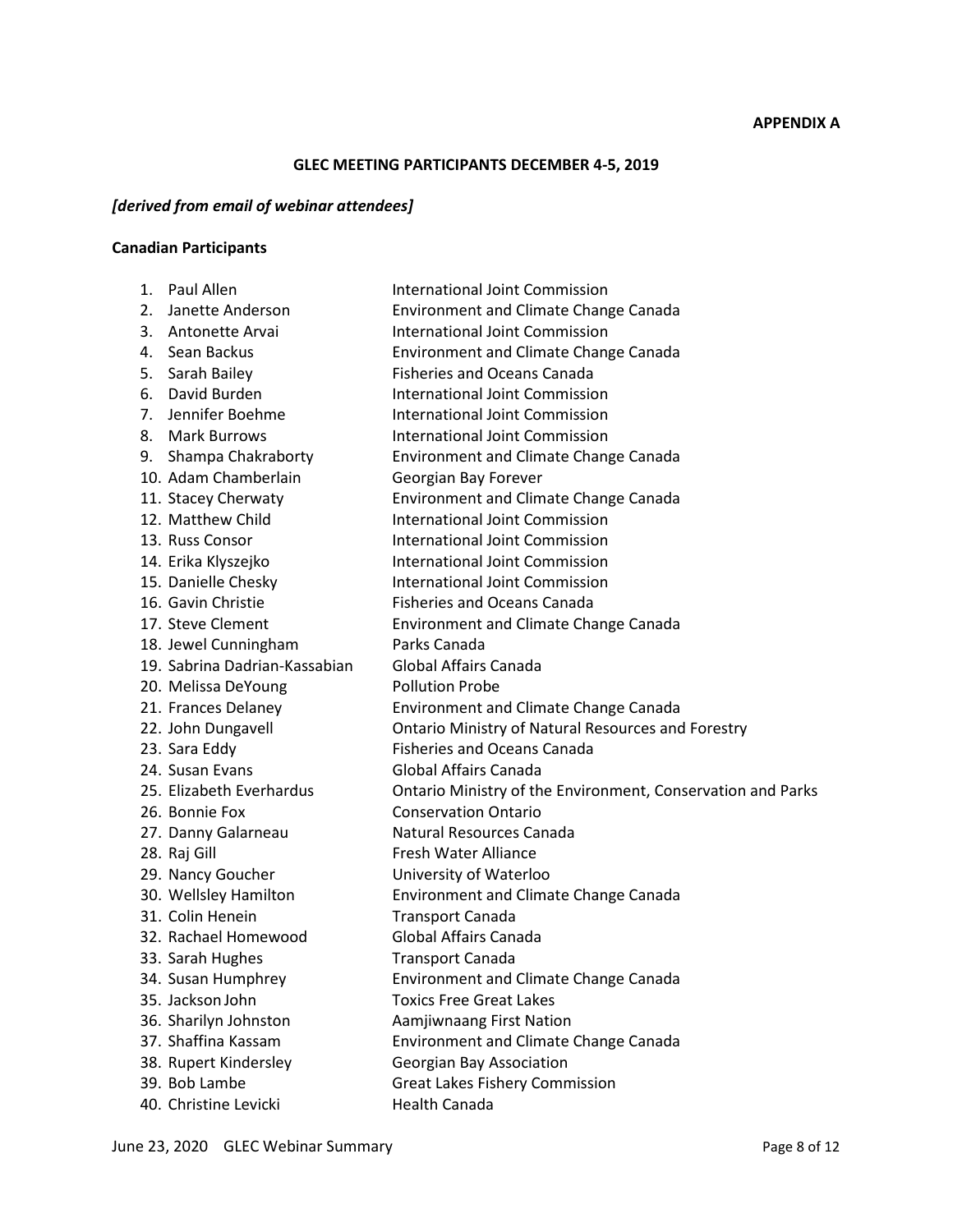41. Anastasia Lintner Canadian Environmental Law Association 42. John Marsden 43. Valerie Marshall **Health Canada** 44. MassonCatherine 45. Andrew McAllister Canadian Nuclear Safety Commission 46. Daryl McGoldrick Environment and Climate Change Canada 47. Sarah Miller 48. Tricia Mitchell Environment and Climate Change Canada 49. Mohamed Mohamed Environment and Climate Change Canada 50. Anna Marie Muise Environment and Climate Change Canada 51. David Nanang Fisheries and Oceans Canada 52. Brayden Nilsen Environment and Climate Change Canada 53. Scott Parker Parks Canada 54. Jacob Orlandi Métis Nation 55. Robert Phillips **International Joint Commission** 56. Quealey Patrick Environment and Climate Change Canada 57. Sarah Rang Invasive Species Centre 58. Jenn Richards Ontario Ministry of Agriculture, Food and Rural Affairs 59. Violeta Richardson Environment and Climate Change Canada 60. Chris Robinson 61. Mary-Ann Robinson Environment and Climate Change Canada 62. Jim Roy Environment and Climate Change Canada 63. Mitra Saidi Public Services and Procurement Canada 64. Emily Santoro Ontario Ministry of the Environment, Conservation and Parks 65. Kelsey Scarfone Environmental Defence 66. Rebecca Schroeder Invasive Species Centre 67. Lisa Sealock Environment and Climate Change Canada 68. Shannon Seko Transport Canada 69. Julie Simard Ontario Ministry of Natural Resources and Forestry 70. Barbara Slezak Public Services and Procurement Canada 71. Nancy Stadler-Salt Environment and Climate Change Canada 72. David Sweetnam Georgian Bay Forever 73. Kate Taillon Environment and Climate Change Canada 74. Douglas Tate **Parks Canada** 75. Mary Thiess **Fisheries and Oceans Canada** 76. Allison Zejnati **International Joint Commission** 77. Natalija Vojno 78. Lizhu Wang **International Joint Commission** 79. Adam Weir **Christian Contario Federation of Anglers and Hunters** 80. John Wilson **International Joint Commission** 81. Ram Wilson Environment and Climate Change Canada 82. Fe de Leon Canadian Environmental Law Association 83. Jovana Djermanovic Ontario Ministry of Agriculture, Food and Rural Affairs 84. Valerie Hourdebaigt Environment and Climate Change Canada 85. Gail Krantzberg McMaster University 86. Alesia Kurlek Environment and Climate Change Canada 87. Paul Parete **Environment and Climate Change Canada** 88. Sara Peckford **Carry Contario Ministry of Agriculture, Food and Rural Affairs**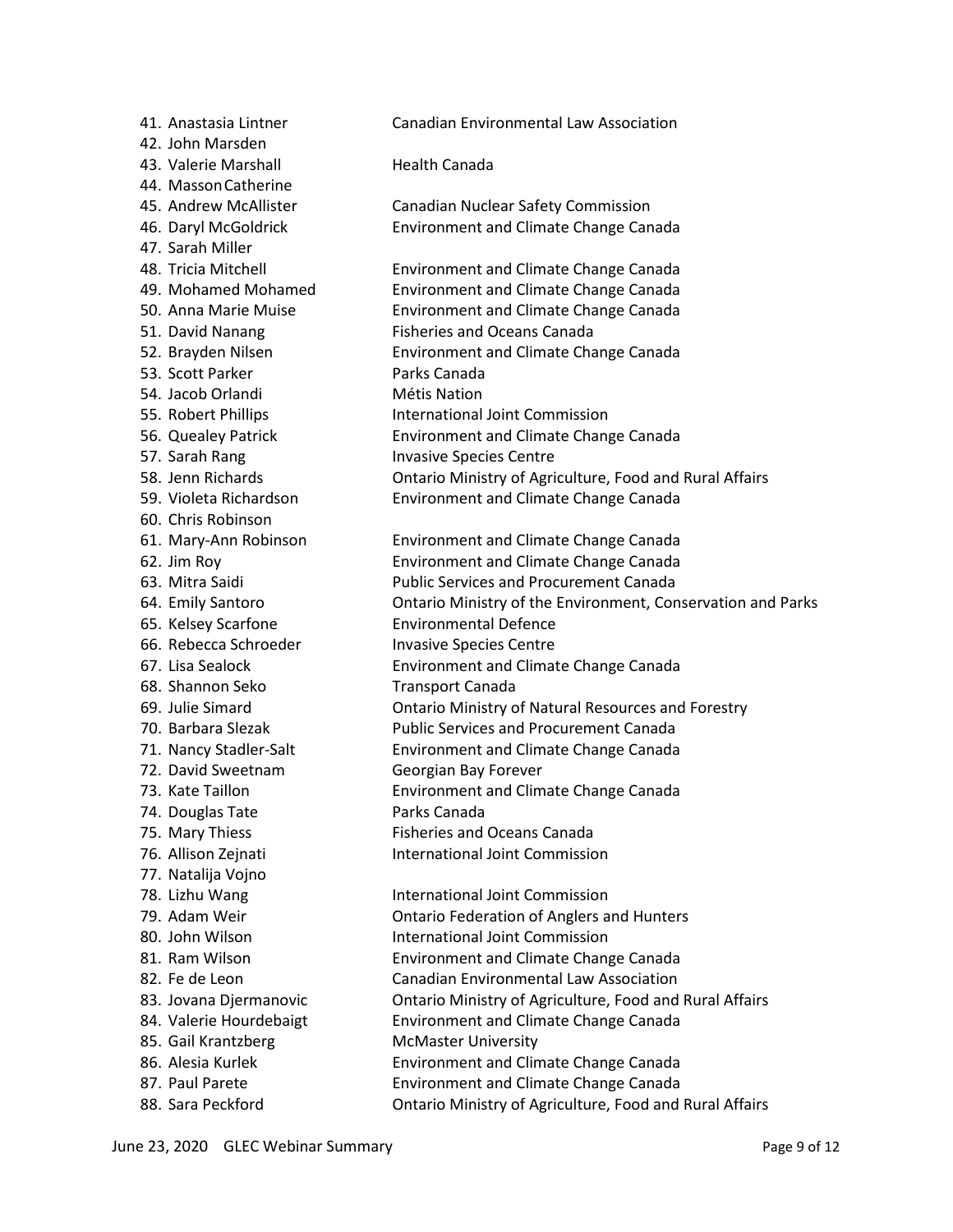|                    | International Joint Commission |
|--------------------|--------------------------------|
| 89. Raj Bejankiwar |                                |

- 90. John Higham Transport Canada
- 91. Ash Kumar Environment and Climate Change Canada
- 92. Ling Mark **Canada Accord Contario Ministry of the Environment, Conservation and Parks**
- 93. Felicia Minotti Global Affairs Canada
- 94. Patty Ann Owl Chiefs of Ontario
- 95. Rebecca Schroeder Invasive Species Centre

# **U.S. Attendees**

1. David Arquette Haudenosaunee Environmental Task Force 2. Timothy Bruno Pennsylvania DEP 3. Rick Balla U.S. EPA 4. Sandy Bihn Lake Erie Waterkeeper 5. Peter Brandt U.S. EPA 6. Todd Brennan Alliance for the Great Lakes 7. Eric Brown Great Lakes Commission 8. David Bucaro **Canadia Expansion COSACE** 9. Michelle Caldwell **Indiana DEM** 10. James Clift Michigan EGLE 11. Jane Corwin International Joint Commission 12. Carrie Coy Little Traverse Bay Bands of Odawa Indians 13. Joshua Cummings U.S. DOS 14. Jennifer Day NOAA 15. Christopher Dere U.S. EPA 16. Michele Fafette U.S. EPA 17. Jack Faulk U.S. EPA 18. Emily Finnell Michigan EGLE 19. Stephen Galarneau Wisconsin DNR 20. Holly Galavotti U.S. EPA 21. Daniel Gurdak U.S. EPA 22. Patrick Hanchin Michigan EGLE 23. John Hartig IAGLR 24. Kristina Heinemann U.S. EPA 25. Gail Hesse National Wildlife Fund 26. Elizabeth Hinchey U.S. EPA 27. Rick Hobrla Michigan EGLE 28. Shannon Holsey **Stockbridge-Munsee Community Band of Mohican Indians** 29. Jon Hortness USGS 30. Isham Michael Great Lakes Indian Fish and Wildlife Commission 31. Lisa Janairo Council of State Governments 32. Theo Jass U.S. EPA 33. Erika Jensen Great Lakes Commission 34. Jessica Jock St. Regis Mohawk Tribe 35. Bretton Joldersma Michigan EGLE 36. Carolyn Junemann MARAD-DOT 37. Jennifer Kanine **Pokagon Band**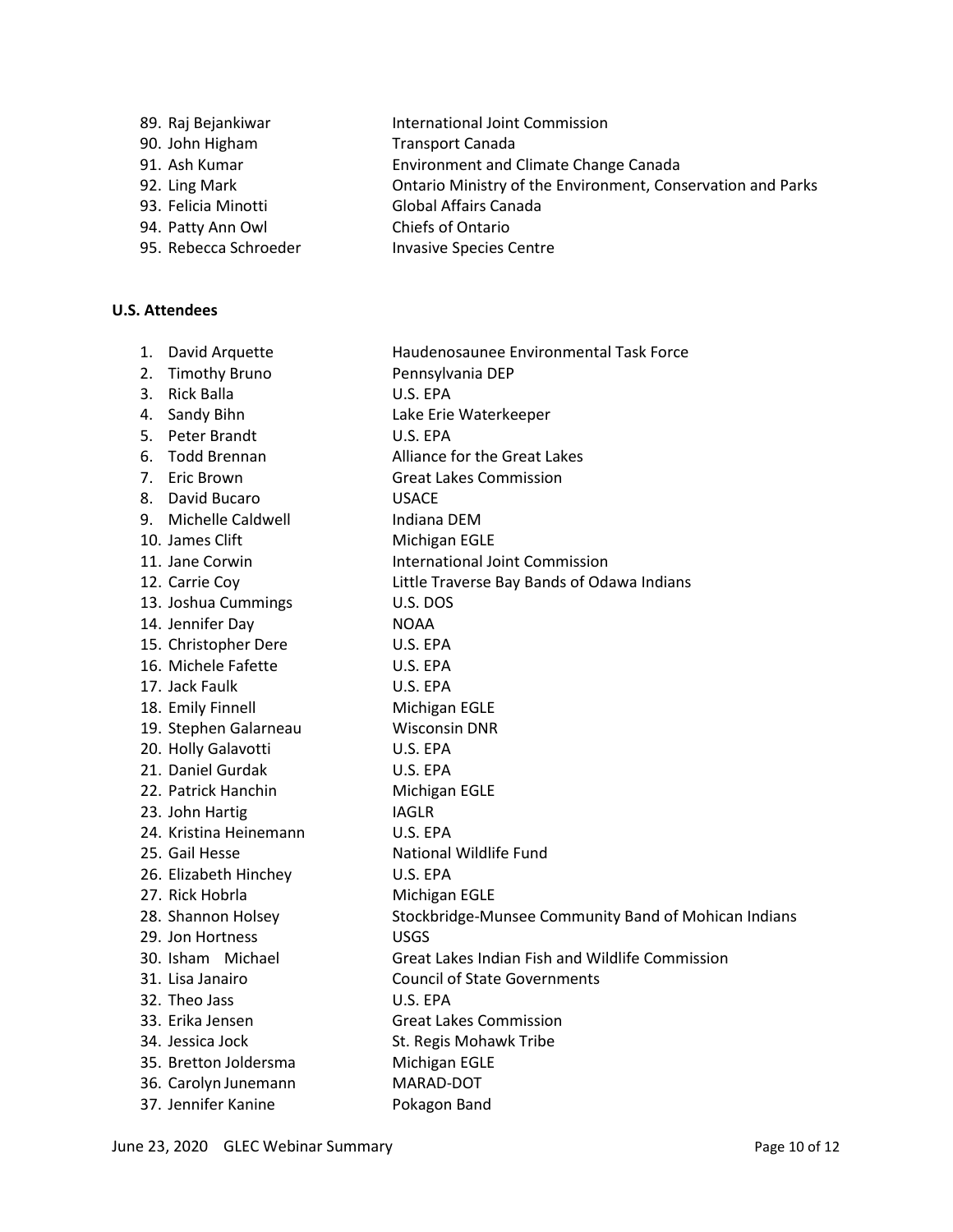| 38. Tyler Kaspar            | 1854 Treaty Authority                              |
|-----------------------------|----------------------------------------------------|
| 39. Tiffani Kavalec         | Ohio EPA                                           |
| 40. Roger Knight            | <b>Great Lakes Fishery Commission</b>              |
| 41. Ben Koski               | Forest County Potawatomi                           |
| 42. Robert Krska            | <b>USFWS</b>                                       |
| 43. Sue Kueste              | U.S. DOS                                           |
| 44. Hala Kuss               | Indiana DEM                                        |
| 45. Michael Kuzia-Carmel    | New York DEC                                       |
| 46. Eda Lam                 | U.S. EPA                                           |
| 47. Madeline Lambrix        | U.S. EPA                                           |
| 48. Charles Lawson          | International Joint Commission                     |
| 49. Jim Lehnen              | New York DEC                                       |
| 50. Sarah LeSage            | <b>Michigan EGLE</b>                               |
| 51. Tony Martig             | U.S. EPA                                           |
| 52. Edwin Martinez          | <b>USDA</b>                                        |
| 53. Ann McCammon Soltis     | Great Lakes Indian Fish and Wildlife Commission    |
| 54. Caroline Moellering     | Little Traverse Bay Bands of Odawa Indians         |
| 55. David Morrison          | U.S. DOS                                           |
| 56. Joy Mulinex             | Office of Governor of Ohio                         |
| 57. Michael Murray          | National Wildlife Foundation                       |
| 58. Sonny Myers             | 1854 Treaty Authority                              |
| 59. John Navarro            | Ohio DNR                                           |
| 60. Tammy Newcomb           | Michigan DNR                                       |
| 61. Linda Nguyen            | Red Cliff Band of Lake Superior Chippewa           |
| 62. Darren Nichols          | <b>Great Lakes Commission</b>                      |
| 63. Lori Nordstrom          | <b>USFWS</b>                                       |
| 64. Eric Olsen              | Grand Traverse Band of Ottawa and Chippewa Indians |
| 65. Mario Paula             | U.S. EPA                                           |
| 66. Harold Peterson         | <b>Bureau of Indian Affairs</b>                    |
| 67. Bruno Pigott            | Indiana DEM                                        |
| 68. Carl Platz              | <b>USACE</b>                                       |
| 69. Matt Preisser           | Michigan EGLE                                      |
| 70. Howard Reeves           | <b>USGS</b>                                        |
| 71. Michael Russ            | U.S. EPA                                           |
| 72. Nadia Sbeih             | U.S. DOS                                           |
| 73. Victor Serveiss         | <b>International Joint Commission</b>              |
| 74. Aisha Sexton-Sims       | U.S. EPA                                           |
| 75. Rob Sisson              | <b>International Joint Commission</b>              |
| 76. Kushal Som              | U.S. EPA                                           |
| 77. Michael Spinar          | Indiana DEM                                        |
| 78. Kurt Thiede             | U.S. EPA                                           |
| 79. Lorne Thomas            | <b>USCG</b>                                        |
| 80. Tom Thompson            | <b>DOT</b>                                         |
| 81. Jim Tierney             | New York DEC                                       |
| 82. Marc Tuchman            | U.S. EPA                                           |
| 83. Elizabeth VanRabenswaay | U.S. EPA                                           |
| 84. Jennifer Vanator        | Great Lakes Indian Fish and Wildlife Commission    |
| 85. Nick Vrevich            | <b>USFS</b>                                        |